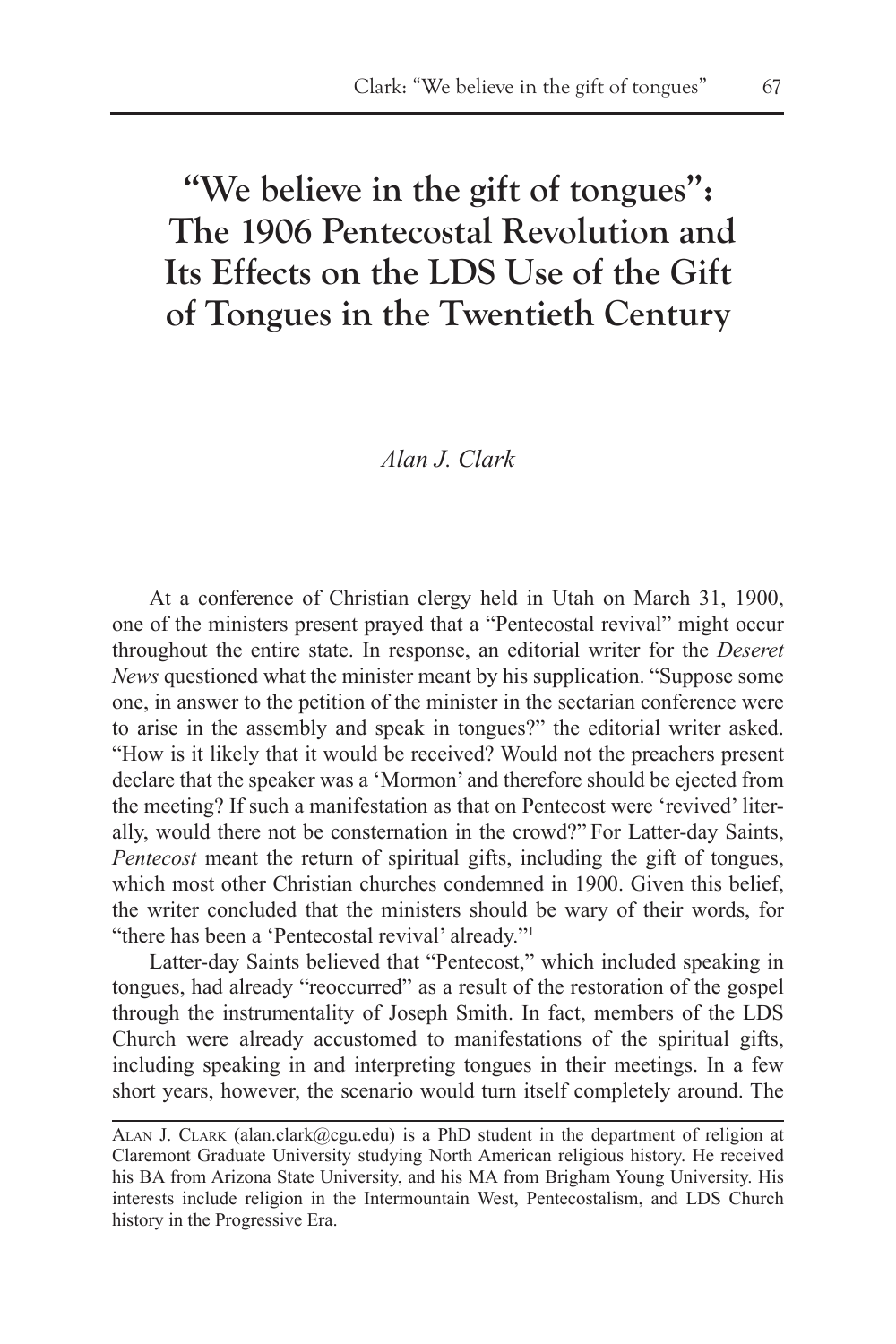LDS Church would express caution regarding the gift of tongues while the Christian community would be singing its praises. Significantly, the Pentecostal revival that emerged among Protestants in the early part of the twentieth century subsequently led LDS leaders to consider the proper place of speaking in tongues in the Church. To prevent confusion and deception resulting from the growing use of tongues in the Pentecostal churches, the Church's First Presidency gradually reemphasized the appropriate role and use of the gift of tongues in the Church.

## **The Azusa Street Mission**

William J. Seymour, an African-American preacher, first embraced the Pentecostal message in 1905 while attending a Bible school taught by Charles F. Parham in Houston, Texas. In his teachings, Parham advocated that the gift of tongues evidenced the presence of the Holy Spirit in the life of any true follower of Jesus Christ—a message that soundly resonated with Seymour. In 1906, after being appointed minister to a small church congregation in Los Angeles, Seymour immediately began preaching the manifestation of tongues among true believers. However, his preaching divided the worshippers, and "he was locked out of his [church] building by the trustees and found himself unemployed."2 Undeterred, Seymour, and those loyal to him and his message, relocated to an abandoned two-story building on Azusa Street, where, under his leadership, the Azusa Street Mission began. Seymour's preaching that a person had not received the spirit in their lives until they had received the gift of tongues, in addition to other spiritual manifestations such as healing and prophesying, and their twenty-four-hour revivals, soon caught the attention of Los Angeles' Christian community. When a reporter from the *Los Angeles Daily Times* reported a slanderous article concerning the mission at Azusa Street, Frank Bartleman, a close associate of Seymour, mused that the "press wrote us up shamefully but that only drew more crowds."3

In time, the Azusa Street congregation became internationally famous for its role in igniting a new Pentecostal revival, which eventually influenced a large element of Christianity. The use of the gift of tongues, known as glossolalia, spread throughout Protestantism like holy fire from heaven.

Pentecostalism grew quickly despite negative criticism from the mainstream churches. A prominent professor from the Tuskegee Institute in Alabama wrote that Pentecostals come in two types, "neurotics, and [the] mentally retarded."4 Others compared it to the anti-institutional practices during the time of John Wesley, purporting that "the boisterous behaviour of its [the Methodist Church's] former revivalism became an embarrassing memory."5 In spite of the criticism, curious ministers from across the country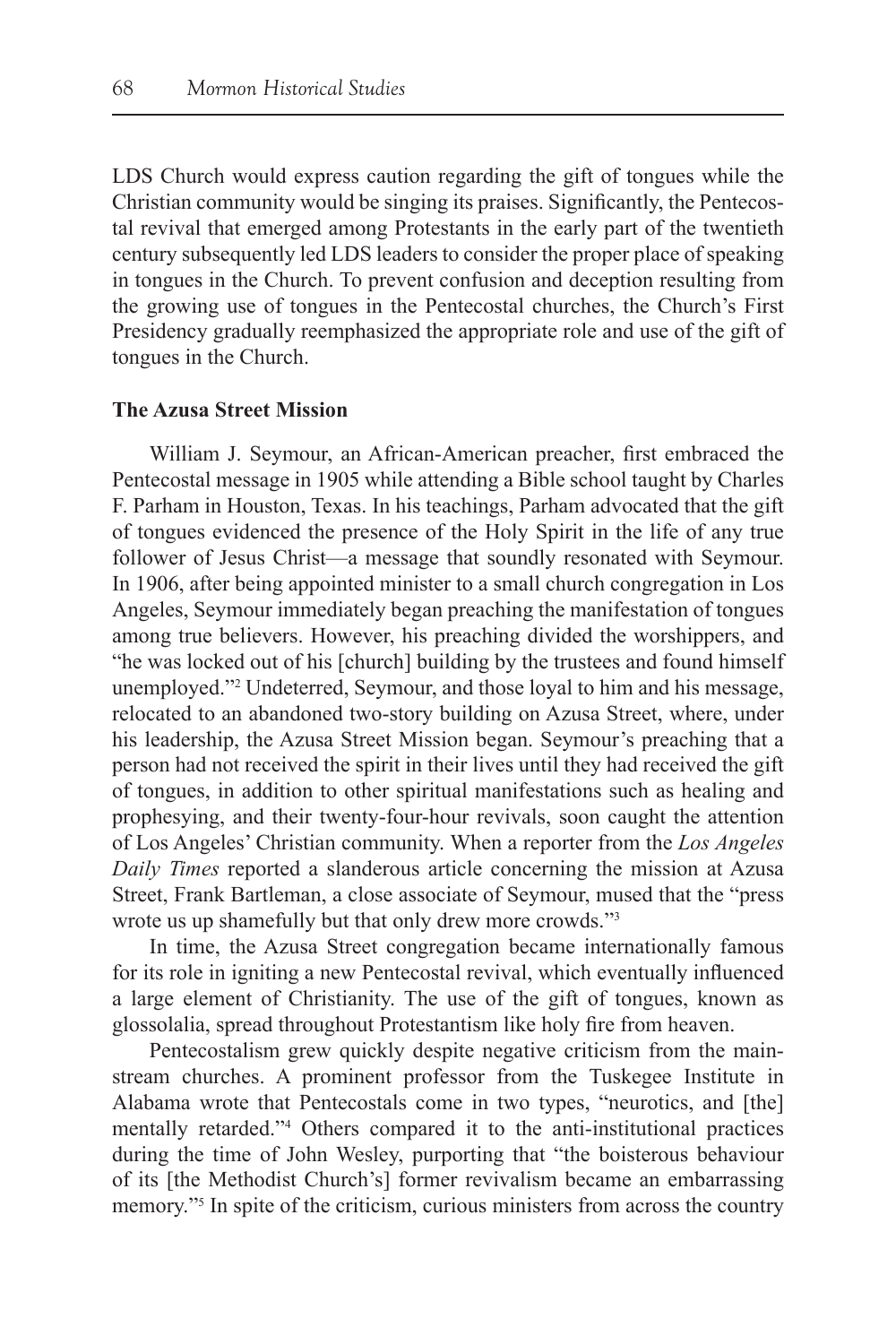sought out William J. Seymour and eventually found themselves reborn in the gift of tongues. Charles H. Mason, William Durham, and T. B. Barratt carried spirit baptism in the gift of tongues from Azusa Street to the American South, the Northeast, and overseas to Europe. By 1910, Pentecostalism had found its way to the continents of North and South America, Europe, and Asia.<sup>6</sup> By 1955 there were 18,834 local Pentecostal churches and 1.5 million believers in the USA.7

#### **The Pentecostal Movement in Utah**

In 1914, the Pentecostal clamor spread to Utah, when missions began opening doors to spread the Pentecostal fire in the stronghold of the LDS Church.8 In October 1916, Maria Beulah Woodworth-Etter, otherwise famous for her tent revivals among the Holiness sects, held revivals in Salt Lake City under the banner of Pentecostalism and the gift of tongues.<sup>9</sup> She and other preachers met with resistance however, and no permanent churches were established. The 1914–1917 directory of ministers for the Assemblies of God Pentecostal churches listed five ministers residing in Utah, whereas by 1926, the directory showed only one remaining.10 Another U.S. survey estimated only forty Pentecostals living in Utah in 1936.11 It was not until fifty years after the outpouring at the Azusa Street Mission that R. G. Fulford of the Rocky Mountain District of the Assemblies of God could report that "God has graciously helped our work in Utah, and at present we have 14 churches, with 12 of them well established."<sup>12</sup> However, the supposedly good numbers reported in Utah were minimal compared to the growth of Pentecostalism in almost every other location in the United States, an indication that the movement during this same time period had left only an insignificant footprint along the mountain and valley settlements of Utah.

Even though the two faith groups did not share the same geographical space, they shared a common belief in the use and practice of the gift of tongues. These common beliefs confused many outsiders at first. As early as 1908, references to the Mormons and their use of tongues began spattering the question and answer columns in Pentecostal newspapers. Many, having only just recently discovered baptism in the Spirit through the gift of tongues, wondered whether they shared a common doctrine with the peculiar religion of Utah. Some Holiness churches (which later became Pentecostal) called themselves the "Latter Rain" movement, which became confused with the "Latter-day Saint" movement, a name used by many LDS missionaries to introduce themselves.13 Columnists responded divisively: "They [the LDS Church] are entirely different from the Assemblies of God in the Pentecostal movement<sup>"14</sup>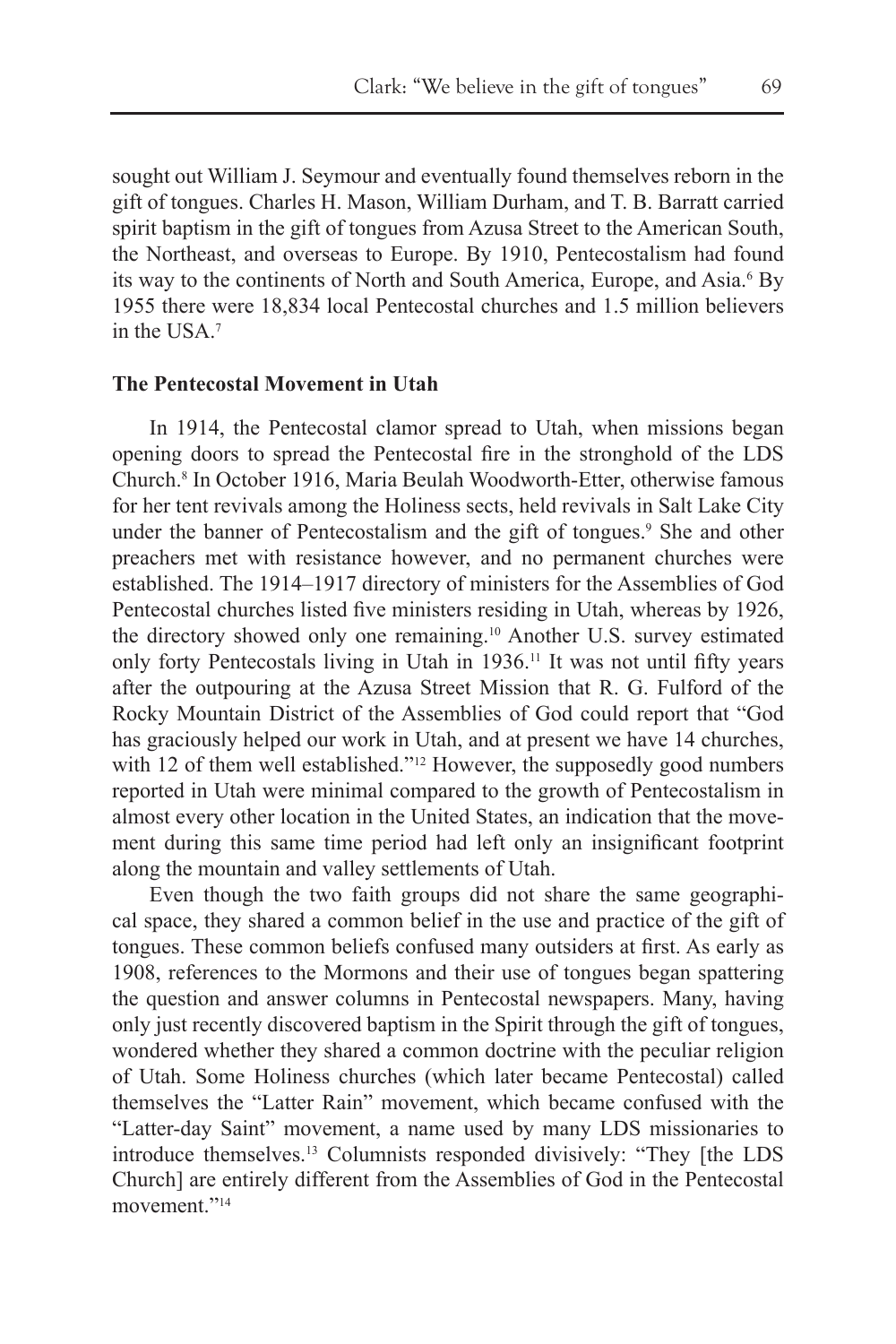Nevertheless, members of the Pentecostal movement astutely noticed and hastily denied the purported similarities between their new acceptance of spiritual gifts and tongues with that of the Latter-day Saints. Editorialists cited the works of Eber D. Howe and Samuel Hawthornthwaite to demonstrate the erroneous way in which the Mormons went about speaking in tongues.<sup>15</sup> These hackneyed attempts to explain away the existence of spiritual gifts among the Mormons left members of the fledgling Pentecostal churches with nothing to go on but the inflammatory word of their own biased newspapers.

Popular opinion and the national media of the early twentieth century also bombarded the LDS Church with accusations of depravity and debauchery. Most Christians were not willing to fasten any ties to the heretical image of the Mormon polygamists, "who come to their door, give out the literature, tell of wonderful things having been revealed to their leaders, and talk knowingly of deeply spiritual truths, such as divine healing, the baptism of the Spirit with speaking in tongues," only to turn around and supposedly lure young women into uncivilized and adulterous relationships.16 At the turn of the century, the U.S. Congress entertained a constitutional amendment to ban polygamy. This coalesced with the U.S. Senate hearings around the election of Reed Smoot, a Mormon Apostle, to the U.S. Senate. Few of the mainstream American churches accepted the practices of the new Pentecostal movement, but their dislike for the gift of tongues paled in comparison to their disgust of Mormon polygamy and theocracy.<sup>17</sup>

The media worked in conjunction to create tension and animosity between the LDS Church and the Pentecostal churches. Fewer people noticed the shared beliefs of the LDS Church and the Pentecostal movement because of polygamy, and its entailed dissolution of the social order overwhelmed the media of the period, casting a suspicious shadow over Salt Lake City. When asked why he did not include the Mormon use of tongues in the celebration of Pentecost, one editorialist commented: "I know of no well authenticated facts concerning the 'tongues' movement among that people. I am not willing to receive the statements of their leaders upon that or any other subject."18 Even though the explosive outgrowth of Pentecostalism ought to have promulgated the shared belief of spiritual gifts with the Mormons, that insight was lost in the helter-skelter media coverage of polygamy.

Latter-day Saints, however, did take notice of the growing interest in and use of spiritual gifts among other Christians; their response was an appeal to authority. The gift of tongues had been instrumental in the conversions of Heber C. Kimball and Brigham Young in 1831 and 1832, both of whom became stalwart leaders in the Church.19 If any religious group in that American era knew the appropriate place and use of glossolalia, the Latterday Saints claimed to know best. When the news of an incident involving the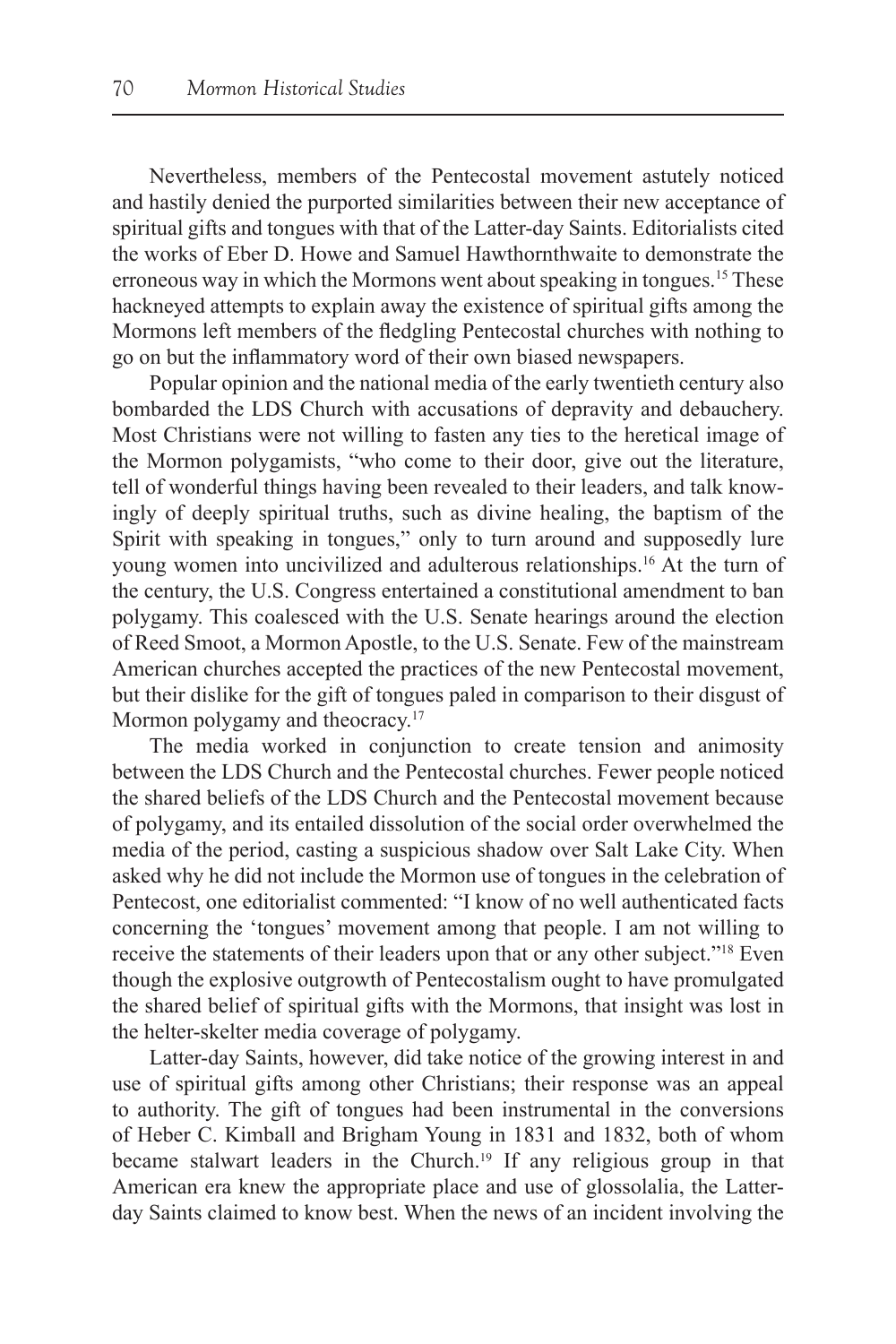gift of tongues among Christians in India reached the ears of LDS missionaries, Church members responded: "We do not hesitate to express the belief that it [the gift of tongues among the Christians in India] does not come by the power of the Holy Ghost, as the genuine gift of tongues always does, but that it is produced by an entirely different agency."20 Latter-day Saints were no more willing than the Pentecostal members to concede that their beliefs could be in any way similar. The Latter-day Saints condemned the American Pentecostal movement and accused the ministers of being caught up in "delusion."21 Church leaders had made the claim that the world would one day be tempted to imitate their beliefs, and now there was evidence. In the December 1909 Christmas message of the First Presidency to the Church, they happily intoned, "The world is gradually learning that the Church has been misunderstood and should have a respectful hearing. In fact this recognition has taken the form, among some of the Christian sects, of adopting certain principles of the gospel taught by the Church."<sup>22</sup> Members grabbed hold of these messages and used them to disparage the use of glossolalia by others. A commentary on spiritual gifts included this explanation: "It is a noteworthy fact and a most important one, that there is no imitation of a genuine article unless that article exists at the same time as the imitation."23 Average Church members were likely to agree "that the Church is the only one in the world which possesses divine authority to confer upon converts the Holy Ghost, of which the genuine gift of tongues is at once a fruit and a proof."24

Curiously enough, as the LDS Church began to diminish the use of some spiritual gifts, the Pentecostal movement expanded their use. For the Latterday Saints, baptism and rebaptism had long been administered as a healing ritual, women had been permitted to administer healing rituals through prayer and the laying on of hands, and men and women spoke in tongues and interpreted meaning in Church meetings—but these practices began to fade. For many years, priesthood holders worked under relatively scant supervision from the general and local authorities of the Church; missionaries baptized new members, and local congregations continued rapidly increasing in size, which meant that the main leadership of the Church could not always be sure how the day-to-day use of spiritual gifts applied in practice and principle in the everyday lives of the members. Meanwhile, the spiritual gifts of visions and prophecies burdened local bishops who attempted to discern between negligent overuse of spirituality and appropriate displays of the spirit. All these factors contributed to the need for review and revision of the doctrines and practices of the Church as a whole.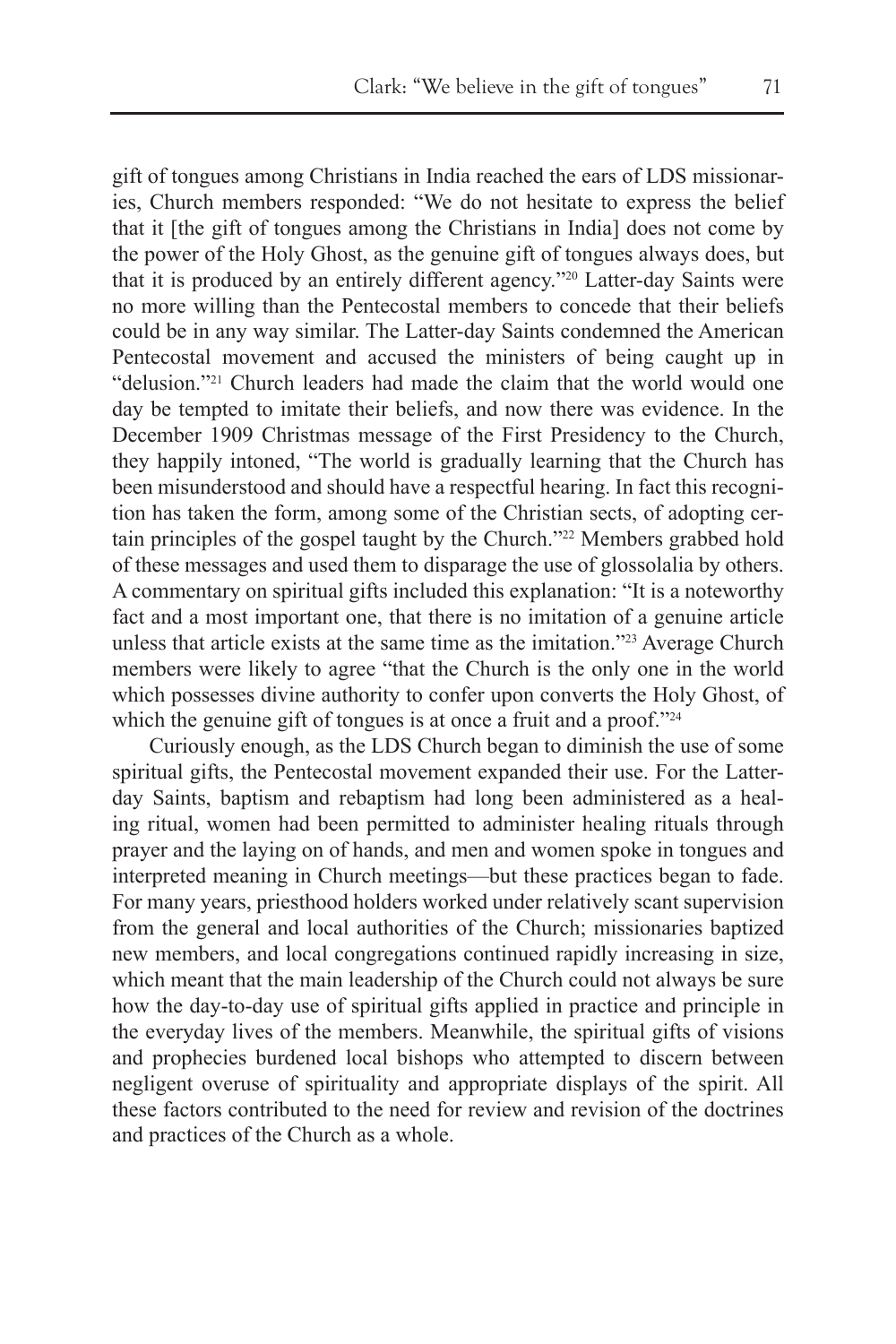#### **Priesthood Correlation and the Exercise of Spiritual Gifts**

To assess and review the state of the priesthood quorums and operations throughout the Church, beginning in 1908 the First Presidency created the General Priesthood Committee. Priesthood lesson manuals were produced in order to create a uniform curriculum of study. Weekly meetings and record keeping were instituted for all of the various quorums so that local bishops might be apprised of their activities. Attendance at meetings increased as more members felt included and accountable. 25

All of these institutional changes allowed for a more organized and uniform Church structure, but they increased tension with individual member's freedom of charismatic and Pentecostal expression. Official declarations from the First Presidency on the propriety of healing rituals, for example, abounded. From 1914 to 1924, the practice of female ritual healing went from the purview of the women's Relief Society to that of the local bishop, and rebaptisms for health were removed from the list of acceptable ordinances, as well as anointing and dedicating the gravely ill in preparation for their deaths.26 James R. Clark summarized the actions of the First Presidency as "an excellent illustration of the eternal vigilance exercised by the First Presidency lest apostasy or perversions of the ordinances of the gospel gradually enter the Church by custom."27 Joseph F. Smith and Heber J. Grant, each acting as presidents of the Church, set new parameters around appropriate "Pentecostal" expression.

Opinions differ regarding why these actions occurred during this period of LDS history. According to Thomas G. Alexander, "such experiences were incompatible with the type of scientific rationalism increasingly popular in church circles."28 The spiritual gifts represented types of expression that could not be interpreted through a rational scientific inquiry, and so needed to be curtailed to some extent. Furthermore, the institutional integrity of the Church could be better preserved if certain forms of personal expression were inhibited. In regard to healing, Jonathan Stapley and Kristine Wright claimed that "leaders reformed the relationship of the Melchizedek Priesthood to the Mormon healing liturgy."29 Lee Copeland viewed the Church as becoming more bureaucratic and less accepting of individual freedoms. He argued that "before 1900, both glossolalia and xenoglossia were common, but these extremely personal experiences did not fit into an evolving church which emphasized order, authority, permission, and control."<sup>30</sup> This meant that Church leaders made changes to their own practices because of what they witnessed going on outside of the Church. Several of the Christian Holiness sects had also embraced spiritual healing as early as the 1880s, and this may have directly affected the direction that LDS leadership decided to pursue.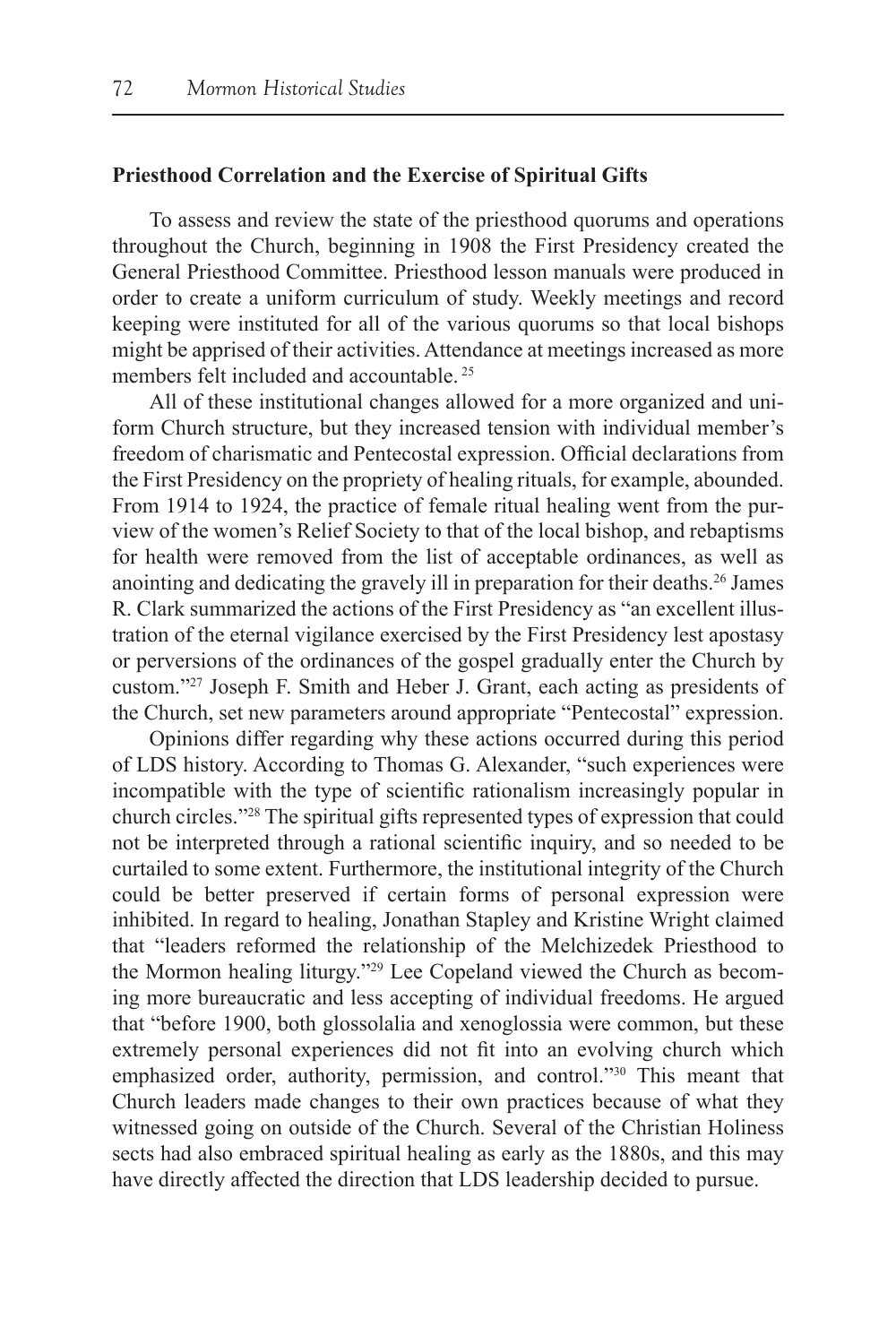Perhaps the reasons for the changes reflected both the cultural influences at play and the greater need to restore order and activity in the priesthood quorums of the Church. As the First Presidency and the Quorum of the Twelve struggled to implement new organization into local quorums, such as the correlated lesson materials and unified meeting schedules, they also attempted to attach more significance to the role of the individual priesthood holder. Restructuring the gift of healing as the sole responsibility of the elders of the Church emphasized the need for priesthood holders to be active and worthy in order to assist the body of the Church in such a significant capacity. In April 1909, Rudger Clawson related how participating in healing the sick strengthened the testimonies of those involved.31 Discussing the value of priesthood education and participation, he praised the changes, saying, "To me this seems beautiful; it seems consistent and right, that thereby they might acquire a love for it, and a spirit of devotion and of loyalty to their quorums."32 Joseph F. Smith reiterated similar sentiments in 1911: "I believe in the Holy Priesthood, in its power, in its rightfulness to administer in the temples and in the waters of baptism, and in the laying on of hands for the gift of the Holy Ghost, and for healing of the sick, and for ordinations, and for all other purposes for which the Priesthood is rightfully used."33 Francis M. Lyman, in an entire conference address on the topic, implored on behalf of the Church leadership that "we want the brethren bearing the Priesthood in every ward in Zion to be a little jealous to take care of the employment that is furnished them there in their office as teachers, and in administering to the sick."34 Church authorities in the early twentieth century used the administration of healing as a mechanism to increase responsibility and involvement of priesthood holders, while sacrificing the complete freedom to operate spiritual gifts that had existed in earlier periods of the Church.

## **Reassessing the Gift of Tongues**

Previous leaders of The Church of Jesus Christ of Latter-day Saints had also warned members about the misuse of spiritual gifts, especially the gift of tongues. When questioned in 1833 about the appearance of the gift among members of the Church, Joseph Smith wrote: "As to the gift of tongues, all we can say is, that in this place we have received it as the ancients did we wish you however to be careful lest in this you be deceived."35 A few months later, having received a letter sent to a Sister Whitney containing a prophecy given through the interpretation of the gift of tongues, the Prophet urged members to be wary of interpreting the spiritual gift: "Many who pretend to have the gift of Interpretation are liable to be mistaken, and do not give the true interpretation of what is spoken."36 On August 1, 1834, the high council in Missouri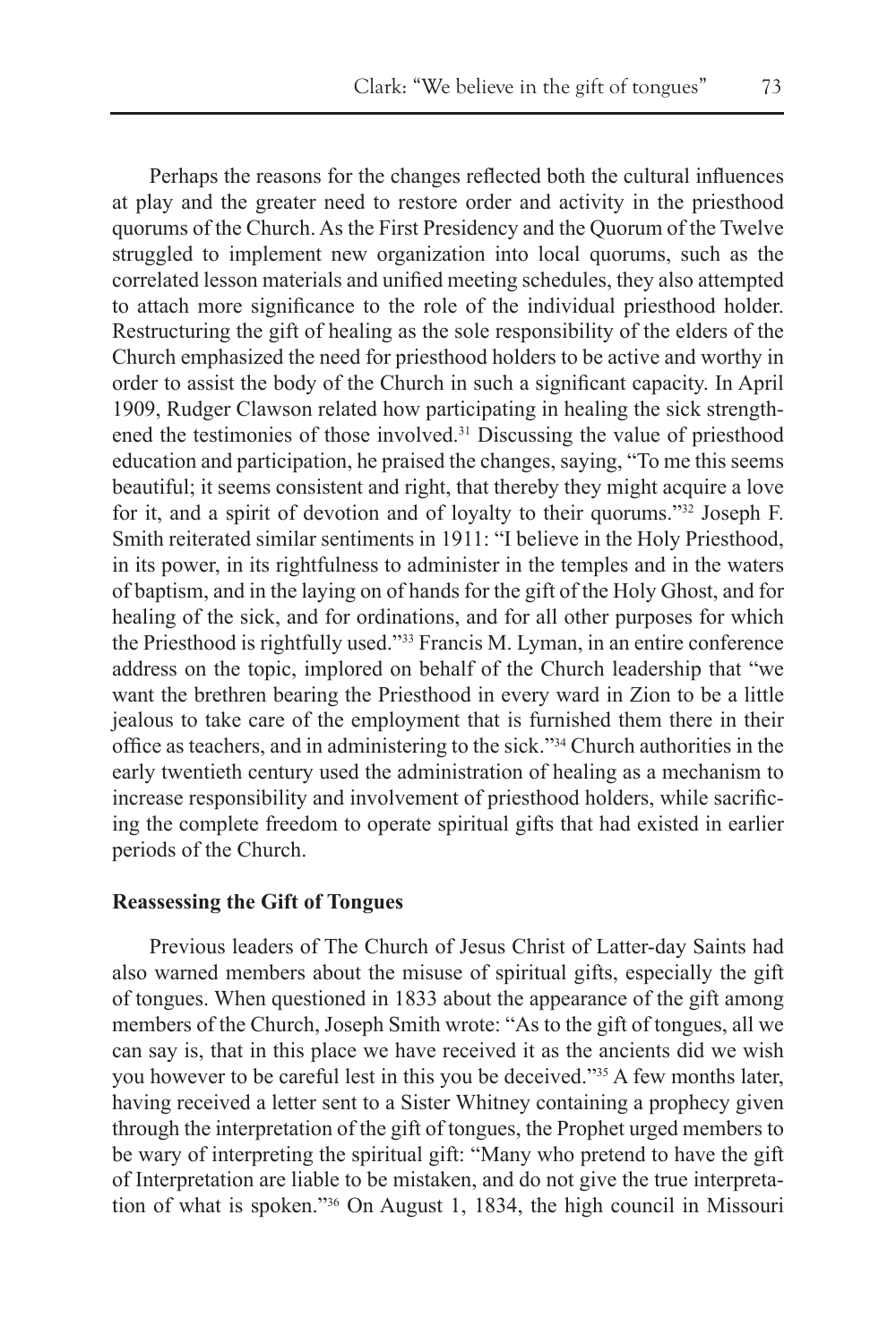disciplined Samuel Brown for the inappropriate use of the gift of tongues.<sup>37</sup> Smith always promoted the gift with caution, just as Paul did in the New Testament. In another incident the following year, he banned the use of the gift of tongues during Church trials because "in all our decisions we must judge from actual testimony."38 Later in 1839 he instructed the members of the Quorum of the Twelve, "Let no one speak in Tongues unless he interpret except by the consent of the one who is placed to preside," effectively placing the veracity of the Pentecostal gift in the purview of the priesthood.39 The Prophet often found himself having to remind the Saints that the gift was mainly intended for missionary work and the conversion of souls unto God: "Tongues were given for the purpose of preaching among those whose language is not understood, as on the day of Pentecost."<sup>40</sup> But as often as he censured, he also promoted the gift. At the initiation of the Relief Society in 1842 he said: "You may speak in tongues for your own comfort, but I lay this down for a rule, that if anything is taught by the gift of tongues, it is not to be received for doctrine."41 In short, Smith respected the gift of unknown tongues as an accepted, if not deceptive and easily faked, spiritual gift.

As such, the gift of unknown tongues remained completely unrestricted by doctrine or official decree during the first decade of the twentieth century. This is uniquely different from the gift of healing and its associated ordinance. The role of the gift of tongues in the history of the Church may have held such a prominent a place in the hearts and minds of the LDS members that it could not be forsaken altogether. And not all Church authorities believed that its practice should be diminished.

Church leaders left mixed messages about its proper place and practice in the growing, reforming religion, which highlighted their own uncertainty and desire to discover its proper use. Abraham O. Woodruff, a member of the Quorum of the Twelve, said in 1901 that "the people of God do enjoy the gift of prophecy, the gift of healing, the gift of tongues; and probably the latter gift has been taken advantage of by the evil one more than any other gift in the Church." He endorsed the gift but explained further that bishops were free to restrain from speaking in tongues those whom they saw fit.<sup>42</sup> That same year Rudger Clawson, also a member of the Twelve, gave similar instructions to a bishop in Idaho Falls.43 That said, only a month earlier Clawson recorded a meeting in which a fellow Apostle, Reed Smoot, reported that during "fast meetings in Provo last Sunday . . . the spirit and power of testimony rested upon the people and the gifts of the gospel were manifested. One brother spoke in tongues."<sup>44</sup> In this case, no reprimands were given, nor any instructions to priesthood leadership to prevent such Pentecostal displays, suggesting Church officials addressed the practice on a case-by-case basis. In his seminal volume entitled *The Articles of Faith*, James E. Talmage wrote: "The Latter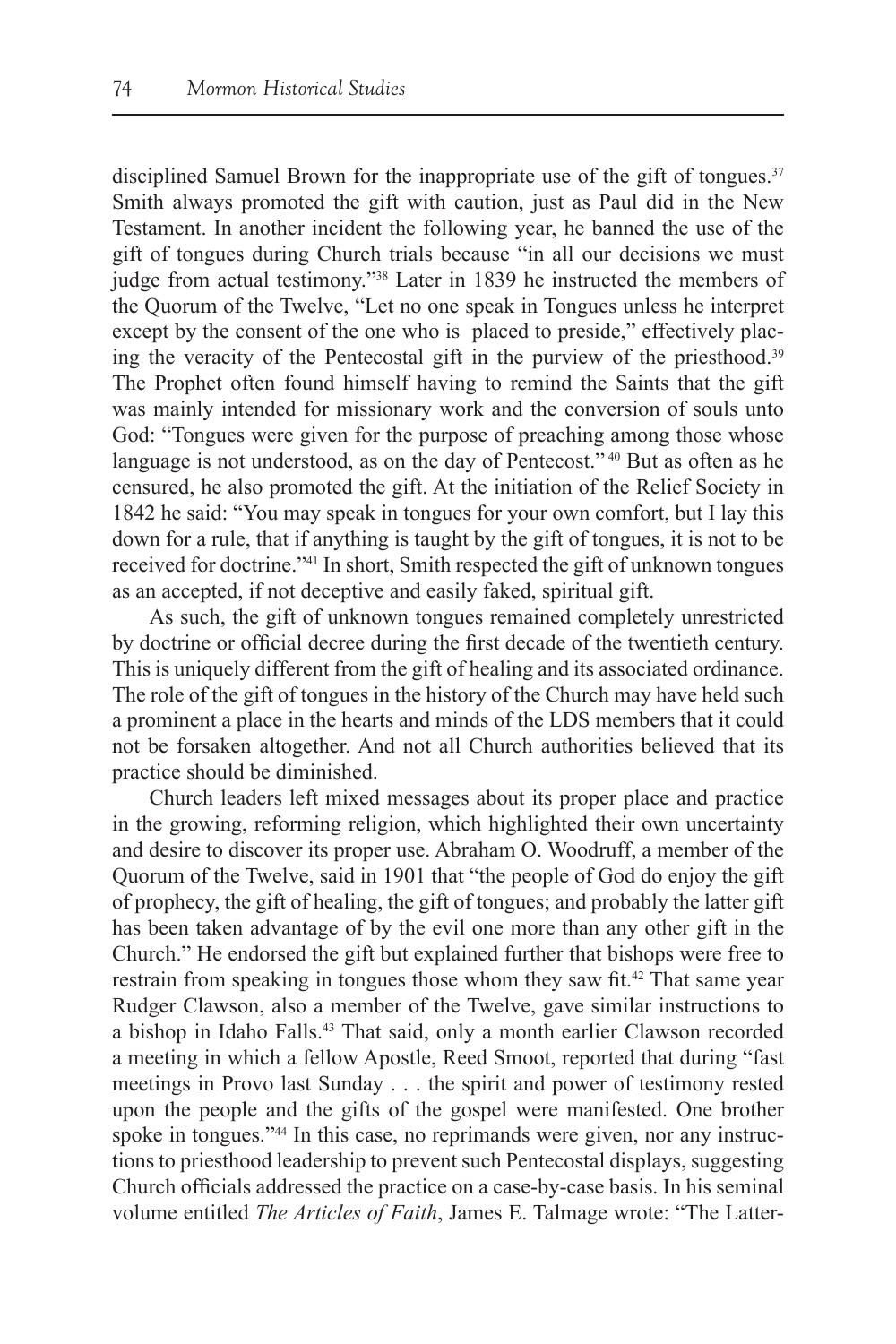day Saints claim to possess within the Church all the sign-gifts promised as the heritage of the believer. They point . . . to a multitude who have voiced their testimony in tongues with which they were naturally unfamiliar; or who have demonstrated their possession of the gift by a phenomenal mastery of foreign languages, when such was necessary to the discharge of their duties as preachers of the word of God."45 However, he also taught that speaking in unknown tongues is most often exercised "in the function of praise, rather than that of instruction and preaching."46 Consistently throughout the early twentieth century, Church leaders counseled restraint in the exercise of tongues, while others affirmed its validity and acceptance as a Pentecostal expression of appropriate spirituality. Notwithstanding their differences in opinion, LDS leaders urged caution with the gift of tongues.

Some authors point to President Heber J. Grant as the Church leader who brought about the discontinued use of unknown tongues in the Church. As evidence of this, historians Thomas Alexander and also Dan Vogel and Scott Dunn cite a March 1923 letter from the First Presidency to Heber Q. Hale, stake president of the Boise Stake, regarding the gift of unknown tongues taking place in a Relief Society meeting of that stake.47 In the letter, the First Presidency instructed Hale "to advise Sister Nelsen to let speaking in tongues alone and to confine her speech to her own language, and then she will be responsible for what she says."48 However, this counsel did not imply that the gift should not be exercised. In 1919, only a few years previous to the aforementioned Hale letter, Heber J. Grant took the opportunity as the new president of the Church to reiterate to the world the LDS beliefs. Speaking on the seventh Article of Faith (which addresses spiritual gifts), Grant recounted two precious memories from his own life when he witnessed the gift of unknown tongues being exercised. He then concluded: "Tell me that the gift of tongues is not exercised in this Church? As well tell me that I do not know that I stand here today."49 I contend that Heber J. Grant did not end the practice of unknown tongues. Had he wished to reform the Church's policies regarding the gift of unknown tongues, he had ample opportunity to do so as president of the Church, but according to my research no official declaration was ever given. Instead, the Church under his administration worked to alleviate the increasing tension that existed between it and the Pentecostal movement by encouraging local bishops to more carefully observe and check the use of the gift in the public meetings of the Church. Grant reaffirmed its validity as a true gift of the spirit, and then, like so many other leaders before him, warned against its misuse, hoping to dispel the confusion brought on by the Pentecostal revival.

It is not surprising, then, that the use of unknown tongues in the LDS Church began to fade as Church leaders warned against the dangers of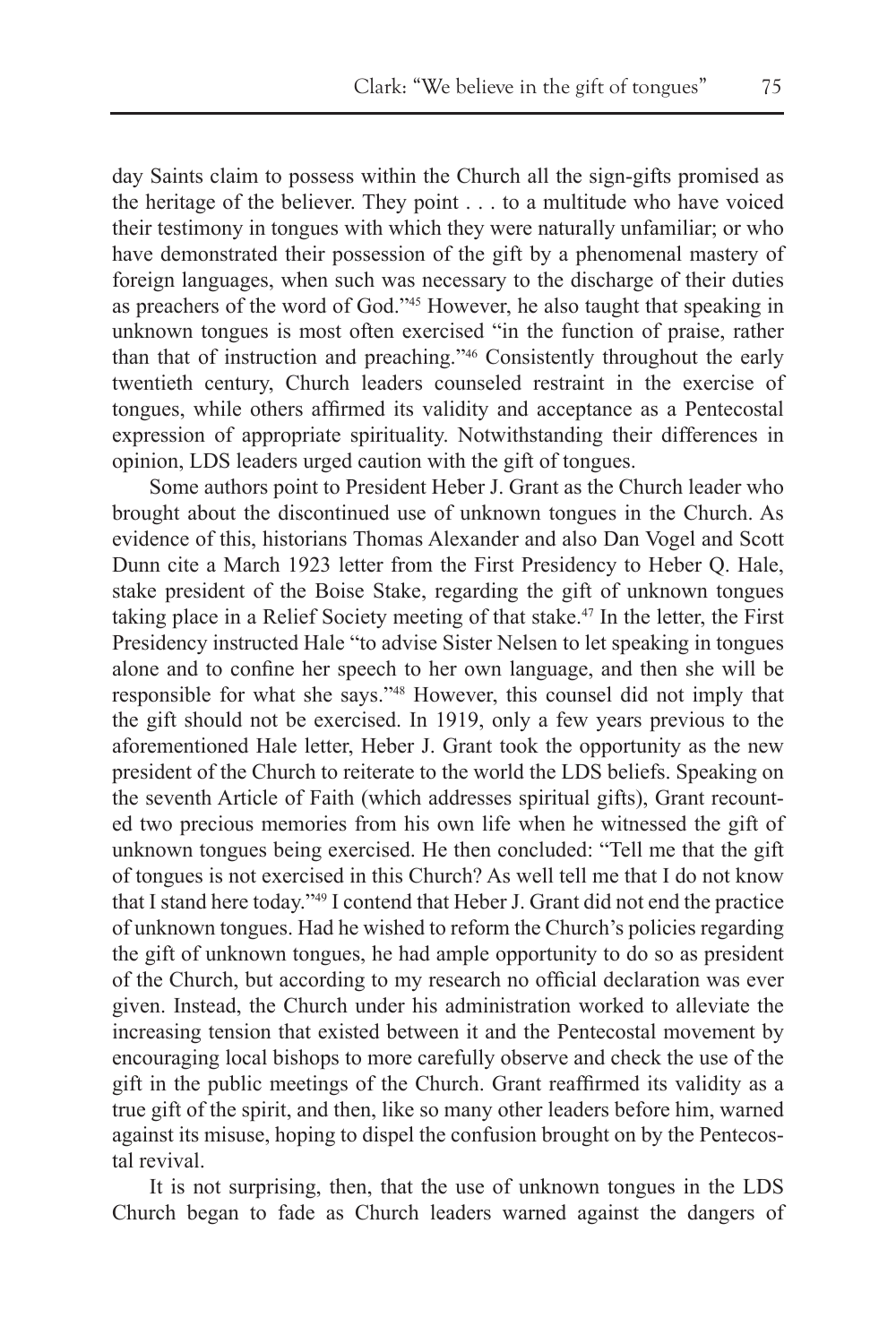unknown tongues, while at the same time reaffirming its validity inside and denying its use outside of the LDS priesthood. Writing about spiritual gifts, John A. Widtsoe suggested that "such gifts, when found outside of the Priesthood, are often dangerous, and usually are manifestations of evil spirits."<sup>50</sup> Other leaders continued to stress how, even though the Pentecostal movement sought an experience with the Holy Spirit similar to that of the LDS beliefs, it could very well be the work of the devil. No LDS authorities of whom I am aware specifically mention the Pentecostal movement or the charismatic movements which succeeded it, but their comments certainly intended to include all movements that claimed the use of such spiritual gifts. Even Bruce R. McConkie, writing nearly eighty years after the 1906 Pentecostal beginning, affirmed the Church's use of speaking in unknown tongues, but stigmatized the outside use of it by saying that "Lucifer can cause his disciples to give forth nonsensical gibberish in tongues known to devils."51 This kind of language could only be targeting the ever-growing population of Pentecostal and charismatic believers. The leadership of The Church of Jesus Christ of Latter-day Saints only discouraged the use of unknown tongues when it might become an impediment to the members of the Church. With so many professing the signs of the Holy Spirit, investigators of the LDS faith might mistake Pentecostal preachers and ministers as teachers in the same fold. Thus the gift of tongues remained a powerful piece of LDS history and doctrine, but it no longer served as a unique identifier for the gospel of Jesus Christ as taught by the LDS Church. General Authorities continued to discourage its use, and over time, bishops felt directed to prohibit unknown tongues altogether rather than deal with them on a case-by-case scenario.

A recent study by Matthew Davies argues in detail that the LDS Church sought to "reclassify glossolalia as part of a larger effort to gain favorability for the Church in the larger American society."52 He asserts that during the first decade of the twentieth century, Church leaders replaced the belief in unknown tongues with the belief in known tongues, or xenoglossia. This, he contends, was done to give the Church more of a traditional Protestant image. "The LDS Church reinterpreted one of its most crucial doctrines [the gift of unknown tongues] . . . to reenter society," he argues, "and when confronted with a competing claim of apostolic restoration [the Pentecostal revival], emphasized the reinterpreted doctrine rather than the Church's historic practice."53 While Davies' conclusion about the timing and new emphasis on the gift of known tongues is historically accurate, his reasons for why the changes occurred are inadequate. At a time when official documents and decrees abounded with cessations on other practices, such as polygamy and healing, no official decree was written pertaining to the gift of tongues, known or unknown. LDS Church leaders simply did not attempt to reinterpret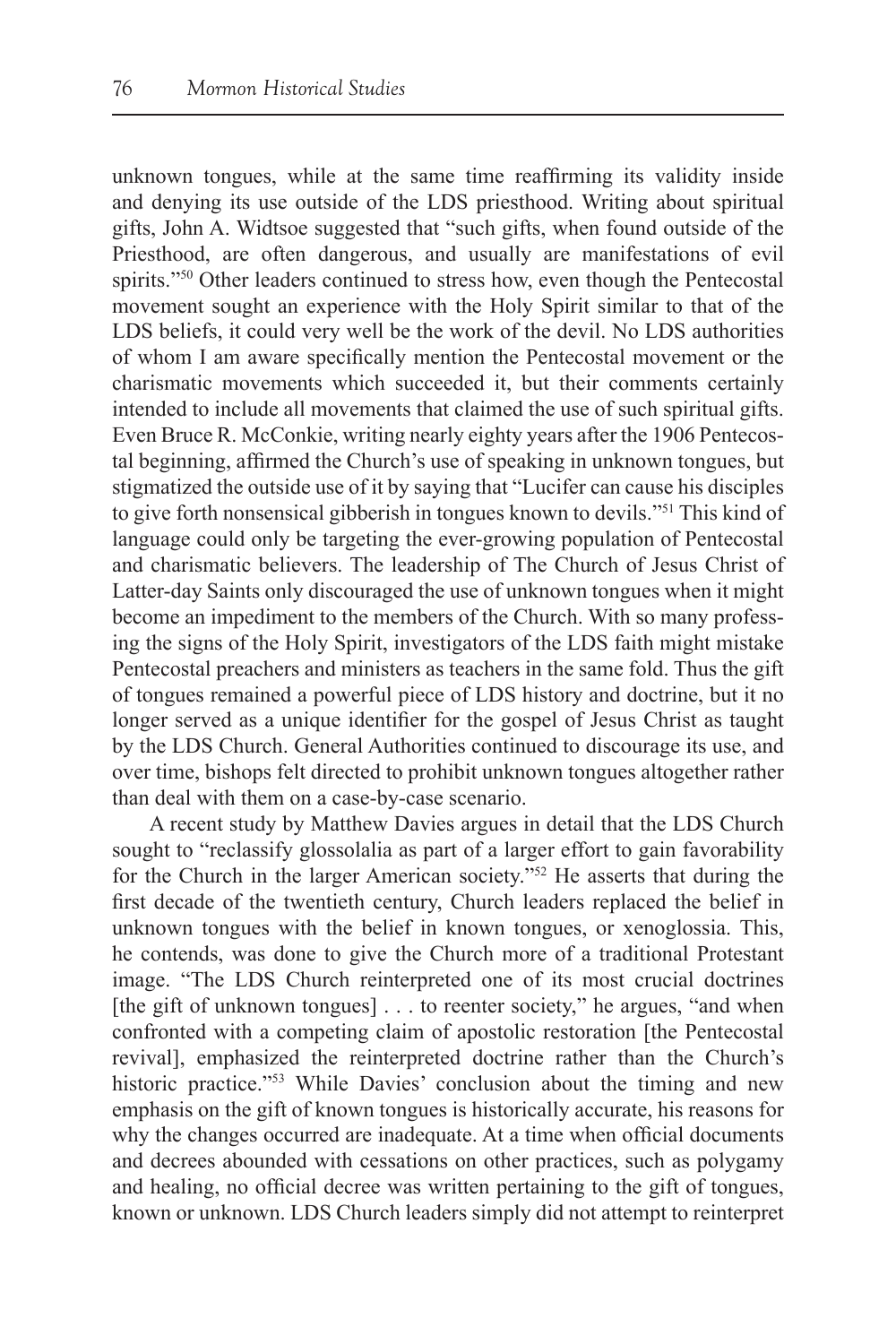the gift of tongues, they only attempted to ensure that the body of the Church not be led away by the use of tongues prevalent in the Pentecostal movement.

In 1900, when the LDS editorialist questioned, "What would be the consequence if [Pentecost] . . . were repeated today?" 54 the Pentecostal revival that began in 1906 presented an answer. In terms of the LDS Church and the rise of the Pentecostal movement, the response was profoundly different, particularly in the exercise of the gift of tongues. Paul taught that "God is not the author of confusion, but of peace" (1 Cor. 14:33). Instead of declaring an end to a cherished spiritual gift, the First Presidency acknowledged the confusion and difficulty of discerning true expression of the gift. The Church's general leadership lauded its place as one of the heralding signs of the restored gospel of Jesus Christ in modern times, but also directed and inspired local leadership to begin monitoring the practice more carefully. Even William Seymour, the leader of the Pentecostal movement, admitted the necessity for such caution and censorship in his own church's use of the gift of tongues. After betrayal by friends, he mourned that "wherever the doctrine of the baptism in the Holy Spirit will only be known as the evidence of speaking in tongues, that work will be an open door for witches and spiritualists, and free loveism."<sup>55</sup> The Pentecostal revival of 1906 gave the LDS Church an opportunity to evaluate its adherence to its own beliefs and then reacted cautiously and conscientiously to what might have been a religious identity crisis.

#### **Notes**

1. "A Pentecostal Revival," *Deseret Evening News*, March 31, 1900, 4. Some nineteenth century Christian ministers understood a Pentecostal revival not to mean the return of spiritual gifts, but instead an increase of the Holy Spirit.

2. William K. Kay, *Pentecostalism: A Very Short Introduction* (New York: Oxford University Press, 2011), 25.

3. Frank Bartleman, *Azusa Street* (Plainfield, NJ: Logos International, 1980), 54. See also "Weird Babel of Tongues," *Los Angeles Daily Times*, April 18, 1906. For more on William Seymour and the Azusa Street mission, see Vinson Synan, *The Holiness-Pentecostal Tradition: Charismatic Movements in the Twentieth Century* (Grand Rapids, MI: William B. Eerdmans Publishing Company, 1997).

4. Randall J. Stephens, "Interpreting American Pentecostal Origins: Retrospect and Prospect," in *American Denominational History: Perspectives on the Past, Prospects for the Future*, ed. Keith Harper (Tuscaloosa, AL: University of Alabama Press, 2008), 173.

5. Kay, *Pentecostalism*, 14.

6. For more exploration on the international growth of Pentecostalism see Vinson Synan, *The Century of the Holy Spirit: 100 Years of Pentecostal and Charismatic Renewal, 1901–2001* (Nashville, TN: Thomas Nelson Inc., 2001); and Allan Anderson, *An*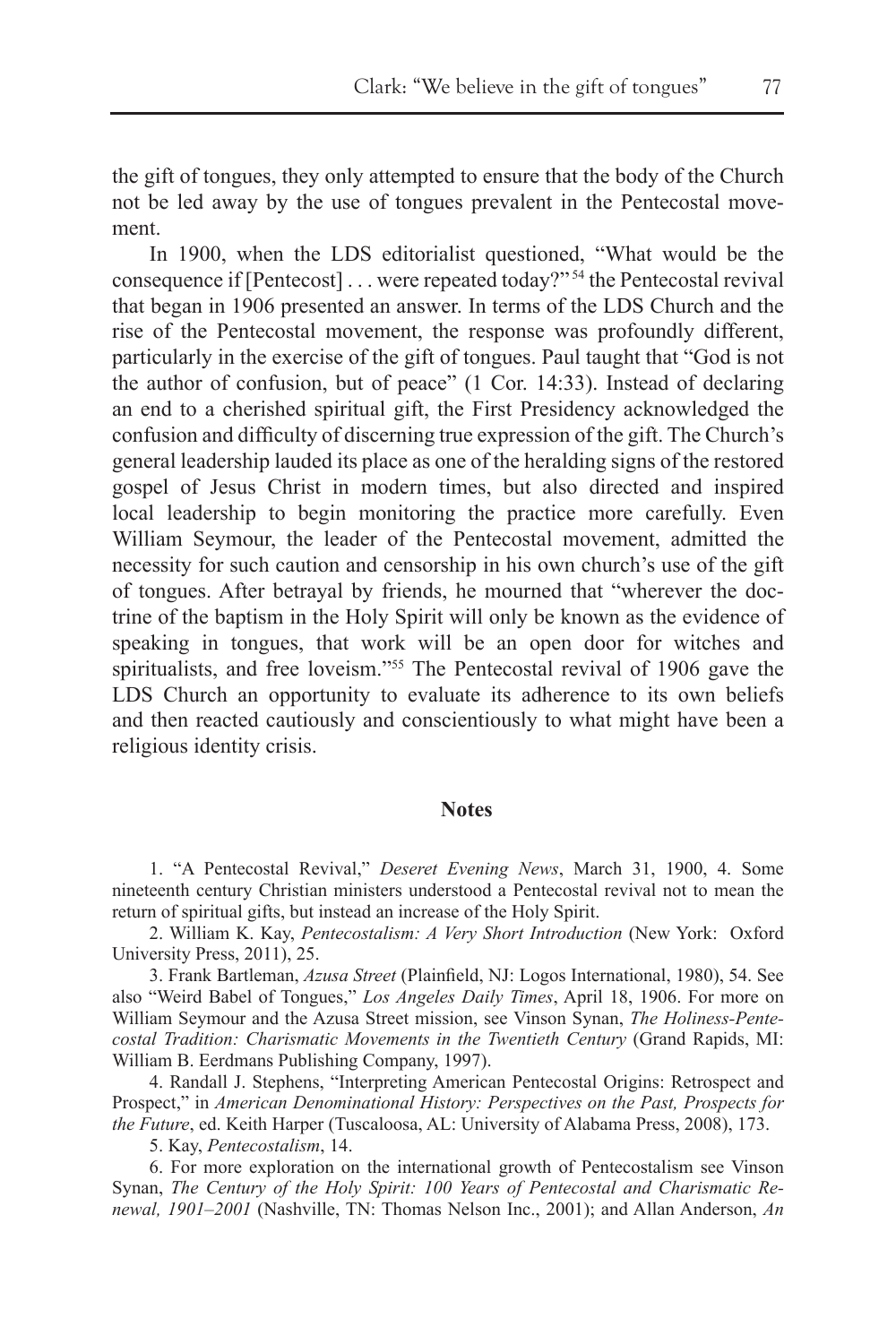*Introduction to Pentecostalism* (New York: Cambridge University Press, 2004).

7. Nils Bloch-Hoell, The Pentecostal Movement: Its Origin, Development, and Distinctive Character (New York: Humanities Press, 1964), 60.

8. "Salt Lake City," *The Christian Evangel* (Findlay, OH), October 24, 1914, 4. A number of newspapers reported early missionary work by Pentecostals in Utah. See also "The Largest Untouched Field in the United States," *The Weekly Evangel* (St. Louis, MO), December 9, 1916, 15; and "The Churches," *The Salt Lake Herald*, September 17, 1916, 3.

9. "The Largest Untouched Field in the United States," *The Weekly Evangel*, December 9, 1916, 15; and "This Week's Cover," *The Pentecostal Evangel* (St. Louis, MO), May 30, 1954, 10.

10. *Combined Minutes of the General Council of the Assemblies of God in the United States of America, Canada and Foreign Lands 1914–1917*, 27–40; and *Official List of Ministers and Missionaries of the General Council Assemblies of God* (Springfield, MO), revised to December 1, 1926. Based on subsequent editions of this directory, only one registered minister remained in Utah until 1945. For further reference see Flower Pentecostal Heritage Center online database at http://ifphc.org/.

11. Bloch-Hoell, *The Pentecostal Movement*, 57.

12. "Home Missions in Rocky Mountain District," *The Pentecostal Evangel*, June 30, 1957, 21. This number represents the number of Assemblies of God churches only. Certainly there were other Pentecostal denominations in the state, but it serves to demonstrate the relative absence of Pentecostal churches as compared to the rest of the country.

13. An anecdotal example of this confusion can be found in Andrew L. Fraser, "'Your Young Men Shall See Visions': How I Came into Pentecost," *The Latter Rain Evangel* (Chicago, IL) April 1915, 10.

14. E. N. Bell, "Questions and Answers," *The Pentecostal Evangel*, January 22, 1921, 10.

15. Eber D. Howe, *Mormonism Unvailed* (Painesville, OH: Published by Eber D. Howe, 1834), and Samuel Hawthornthwaite, *Mr. Hawthornthwaite's Adventures Among the Mormons as an Elder during Eight Years* (Manchester: Published by Samuel Hawthornthwaite, 1857). These sources have been cited to refute the use of the gift of tongues in The Church of Jesus Christ of Latter-day Saints during most of the twentieth century. Accounts such as these seek nothing but harm toward the LDS Church, with an aside to misguided and unfounded testimonials on the history of the LDS Church and its practices.

16. "False Doctrine," *The Bridegroom's Messenger* (Atlanta, GA), April 15, 1911, 1.

17. For further details on the polygamy debate, see Kathleen Flake, *The Politics of American Religious Identity: The Seating of Senator Reed Smoot, Mormon Apostle* (Chapel Hill, NC: The University of North Carolina Press, 2003); and Sarah Barringer Gordon, *The Mormon Question: Polygamy and Constitutional Conflict in Nineteenth Century America* (Chapel Hill, NC: University of North Carolina Press, 2002).

18. "Questions Concerning Tongues," *The Bridegroom's Messenger* (Atlanta, GA), May 15, 1908, 2.

19. See Dan Vogel and Scott C. Dunn, "The Tongue of Angels': Glossolalia among Mormonism's Founders," *Journal of Mormon History* 19, no. 2 (Fall 1993): 7–8; and Lee Copeland, "Speaking in Tongues in the Restoration Churches," *Dialogue: A Journal of Mormon Thought* 24, no. 1 (Spring 1991): 15–16.

20. "Speaking in Tongues," *Liahona: The Elders' Journal* 5, no. 36 (February 22, 1908): 955.

21. "Speaking in Tongues," 955. Latter-day Saints did not condemn the Pentecostal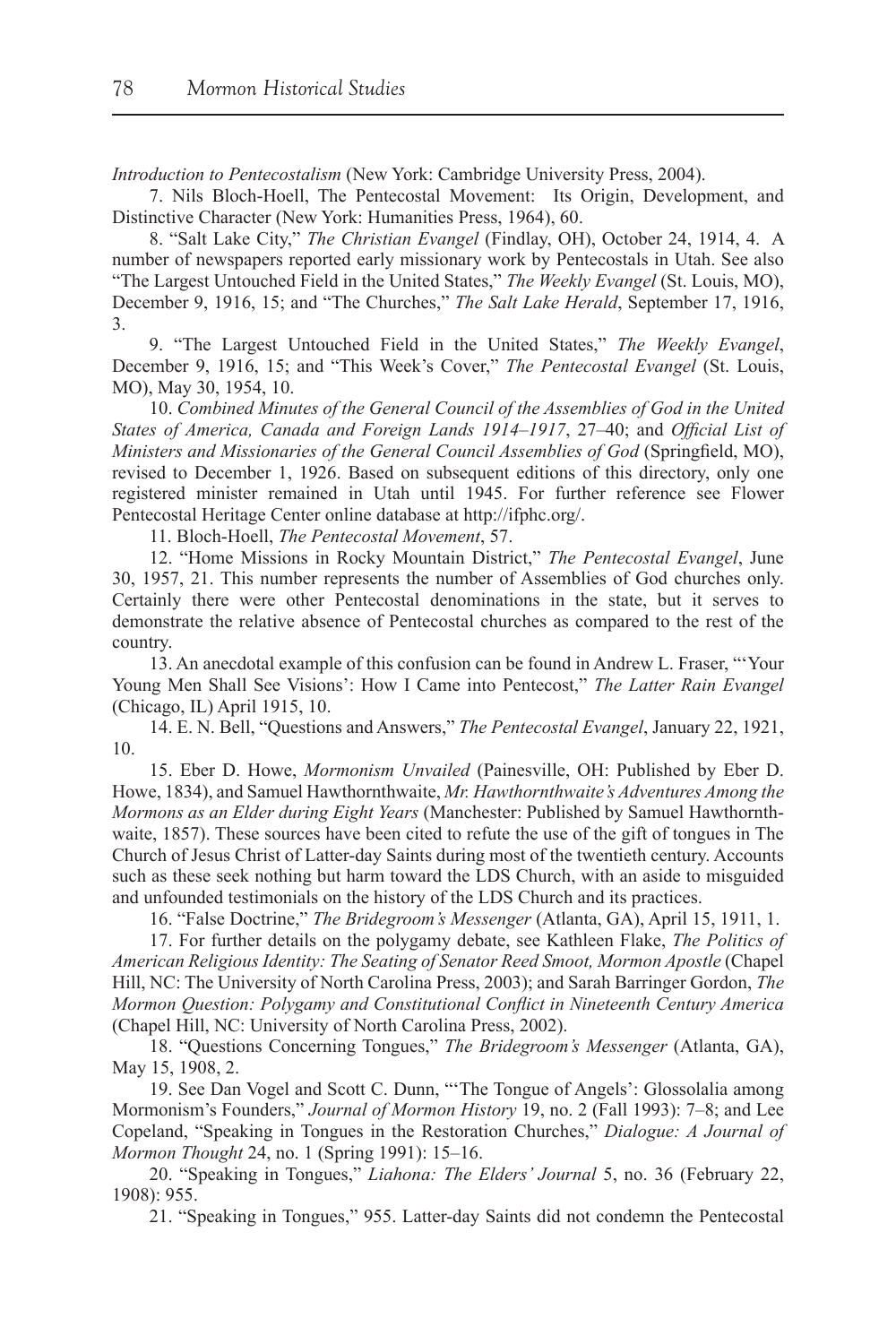movement by name. It is the use of tongues by another faith group that they condemned.

22. Joseph F. Smith, John R. Winder, and Anthon H. Lund, "Greetings from the First Presidency," in James R. Clark, comp., *Messages of the First Presidency*, 6 vols. (Salt Lake City: Bookcraft, 1965), 4:207.

23. "Spiritual Signs," *Liahona: The Elders' Journal* 5, no. 18 (October 19, 1907): 496.

24. "Speaking in Tongues," 958.

25. See William Hartley, "The Priesthood Reform Movement, 1908–1922," *BYU Studies* 13, no. 2 (Winter 1973): 3–8.

26. See Joseph F. Smith, Anthon H. Lund, and Charles W. Penrose, "To the Presidents of the Stakes and Bishops of the Wards," October 3, 1914, and Clark's commentary in Clark, *Messages of the First Presidency*, 4:312–15. See also Heber J. Grant, Charles W. Penrose, and Anthony R. Ivins to Reed Smoot, November 24, 1922, and Clark's commentary in Clark, *Messages of the First Presidency*, 5: 220, 224–25.

27. Clark, *Messages of the First Presidency*, 5:224.

28. Thomas G. Alexander, *Mormonism in Transition: A History of the Latter-day Saints, 1890–1930* (Urbana and Chicago: University of Illinois Press, 1986), 305.

29. Jonathan A. Stapley and Kristine Wright, "Female Ritual Healing in Mormonism," *Journal of Mormon History* 37, no. 1 (Winter 2011): 32.

30. Copeland, "Speaking in Tongues in the Restoration Churches," 23–24.

31. Rudger Clawson, *Seventy-Ninth Annual Conference of The Church of Jesus Christ of Latter-day Saints* (Salt Lake City: Deseret News, 1909), 93–94.

32. Rudger Clawson, *Eightieth Semi-Annual Conference of The Church of Jesus Christ of Latter-day Saints* (Salt Lake City: Deseret News, 1909), 67.

33. Joseph F. Smith, *Eighty-Second Semi-Annual Conference of The Church of Jesus Christ of Latter-day Saints* (Salt Lake City: Deseret News, 1911), 9.

34. Francis M. Lyman, *Eighty-Fourth Annual Conference of The Church of Jesus Christ of Latter-day Saints* (Salt Lake City: Deseret News, 1914), 33–34.

35. Joseph Smith, Letter to Brethren in Zion, July 2, 1833, Joseph Smith Letterbook 1, 52, Church History Library, Salt Lake City, Utah; also cited in Joseph Smith Jr., *History of the Church of Jesus Christ of Latter-day Saints*, ed. B. H. Roberts, 2d. ed., rev. 7 vols. (Salt Lake City: Deseret Book, 1971), 1:369 (hereafter cited as *History of the Church*).

36. Joseph Smith, "History, 1838–1856," vol. A–1, 359, Church History Library, Salt Lake City, Utah.

37. Smith, "History," vol. A–1, 527, see also *History of the Church*, 2:137.

38. Smith, "History," vol. B–1, 554, see also *History of the Church*, 2:162.

39. Smith, "History," vol. C–1, addenda, 13; see also *History of the Church*, 3:392.

40. Smith, "History," vol. C–1, addenda, 8; see also *History of the Church*, 3:379. Pentecostals also believed in the gift of unknown tongues, and many Pentecostal missionaries went to foreign lands without first learning the language because they believed that the gift of tongues would be provided them.

41. Joseph Smith, as cited in "A Book of Records, Containing the proceedings of The Female Relief Society of Nauvoo," 40, Church History Library; see also *History of the Church*, 4:607.

42. Abraham O. Woodruff, "Responsibilities of the Priesthood," *Deseret News*, May 18, 1901.

43. See Rudger Clawson, *A Ministry of Meetings: The Apostolic Diaries of Rudger Clawson*, ed. Stan Larson (Salt Lake City: Signature Books, 1993), 246.

44. Clawson, *A Ministry of Meetings*, 238.

45. James E. Talmage, *The Articles of Faith A Series of Lectures on the Principal*